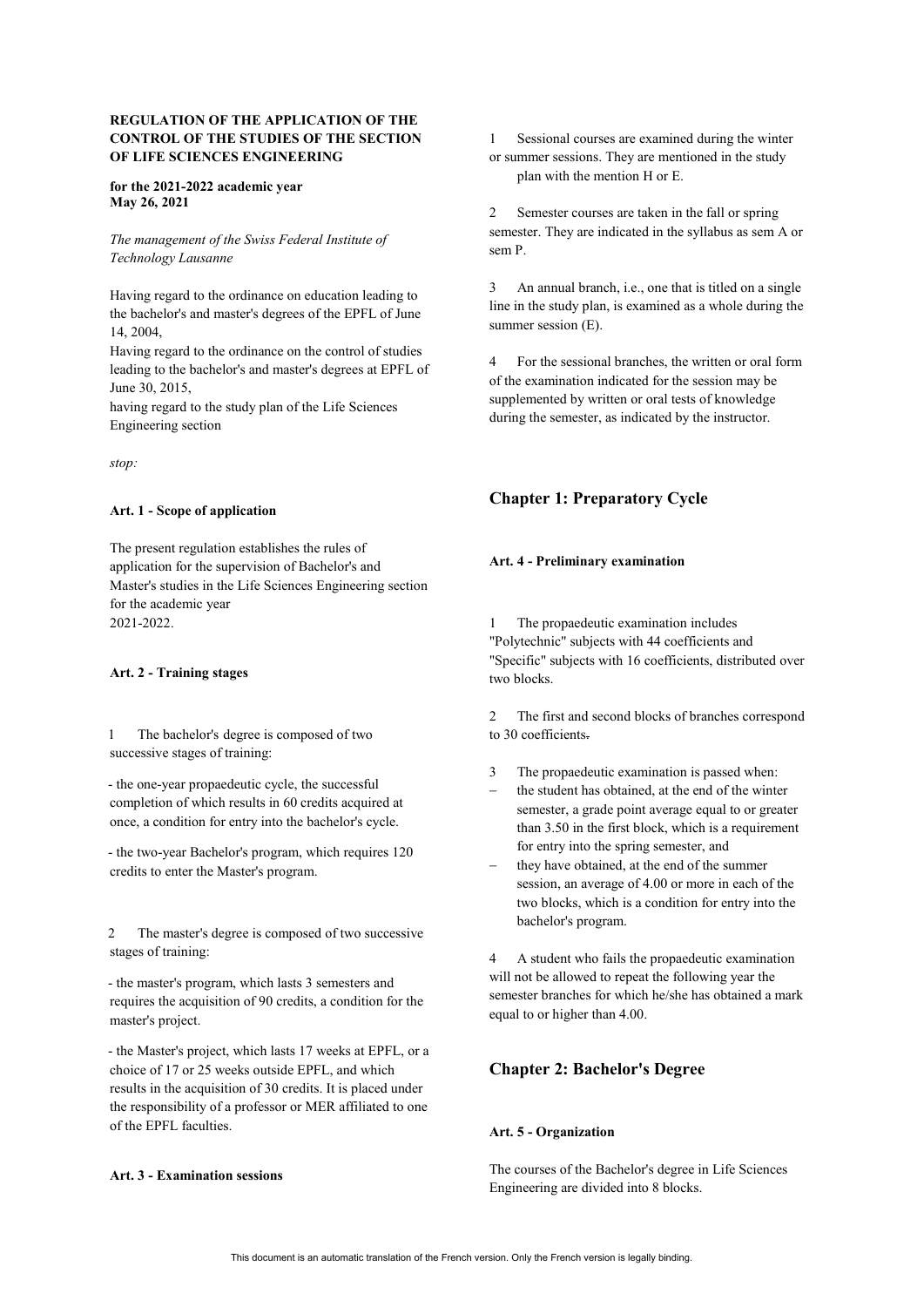#### **Art. 6 - Prerequisites**

Compulsory and elective courses may require prerequisites that are explicitly mentioned in the course description. The prerequisite course is validated if the corresponding credits are acquired for the course or by block average.

## **Art. 7 - 2ème year examination**

1 Block 1 "Mathematics and Physics" is passed when the **30 credits** of the study plan are obtained.

2 Block 2 "Life Sciences and Computer Science" is passed when the **credits26** of the study plan are obtained.

### **Art. 8 - 3ème year examination**

1 Block 3 "Engineering / Ingénierie" is passed when the **16 credits** of the study plan are obtained.

2 Block 4 "Bio-Engineering" is passed when the **credits 8** of the study plan are obtained.

3 Block 5 "Life Sciences / Fundamentals of Life Sciences" is passed when **8 credits** of the study plan are obtained.

4 Block 6 "Quantitative biology & data" is passed when the **credits 8** of the study plan are obtained.

5 Block 7 "Physiology" is passed when the **16 credits**  of the study plan are obtained.

### **Art. 9 - 2nd and 3rd year examination**

Block 8 "SHS and Cross-Curricular MGT" is passed when the **8 credits** of the study plan are obtained.

# **Chapter 3: Master Cycle**

### **Art. 10 - Organization**

- 1 The master's degree courses are divided into :
- a "Core courses" group
- an "Options" group
- an "Industry internship" group
- a "Scientific thinking" group
- a "Law, organization and economics" group
- a "SHS" group

2 At the beginning of the Master's program, the student has the opportunity to complete his or her curriculum by choosing one of the proposed specializations or a minor.

3 External master students can only validate a maximum of 30 credits (in addition to the engineering internship) outside EPFL.

4 It is not possible to validate more than 38 credits in industry (max. master project in industry + mandatory internship of 8 credits). Validation of more than 8 credits in industry during the master's cycle implies that the master's project must be carried out in an academic environment.

## **Art. 11 - Prerequisites**

Branches may require prerequisites or equivalents (external bachelor's degree) which are mentioned in the course description. The prerequisite course is validated if the corresponding credits have been acquired for the course or by block average.

## **Art. 12 - SHS Education**

The two SHS branches are each worth 3 credits. The fall semester course introduces the spring semester project. The College of Humanities and Social Sciences may depart from this organization if it considers that the reason is justified. It may also authorize a student to carry out his or her project in a semester that does not immediately follow the semester in which the introductory teaching takes place.

### **Art. 13 - Specializations**

1 In order to acquire in-depth knowledge in a specific subfield of his or her discipline, the student may choose a specialization proposed in the study plan.

2 In the group "Options" the student selects the elective courses corresponding to a specialization. Courses from group 1 "Core courses" can be counted in group 2 "Options" for a specialization if they are not validated in group 1.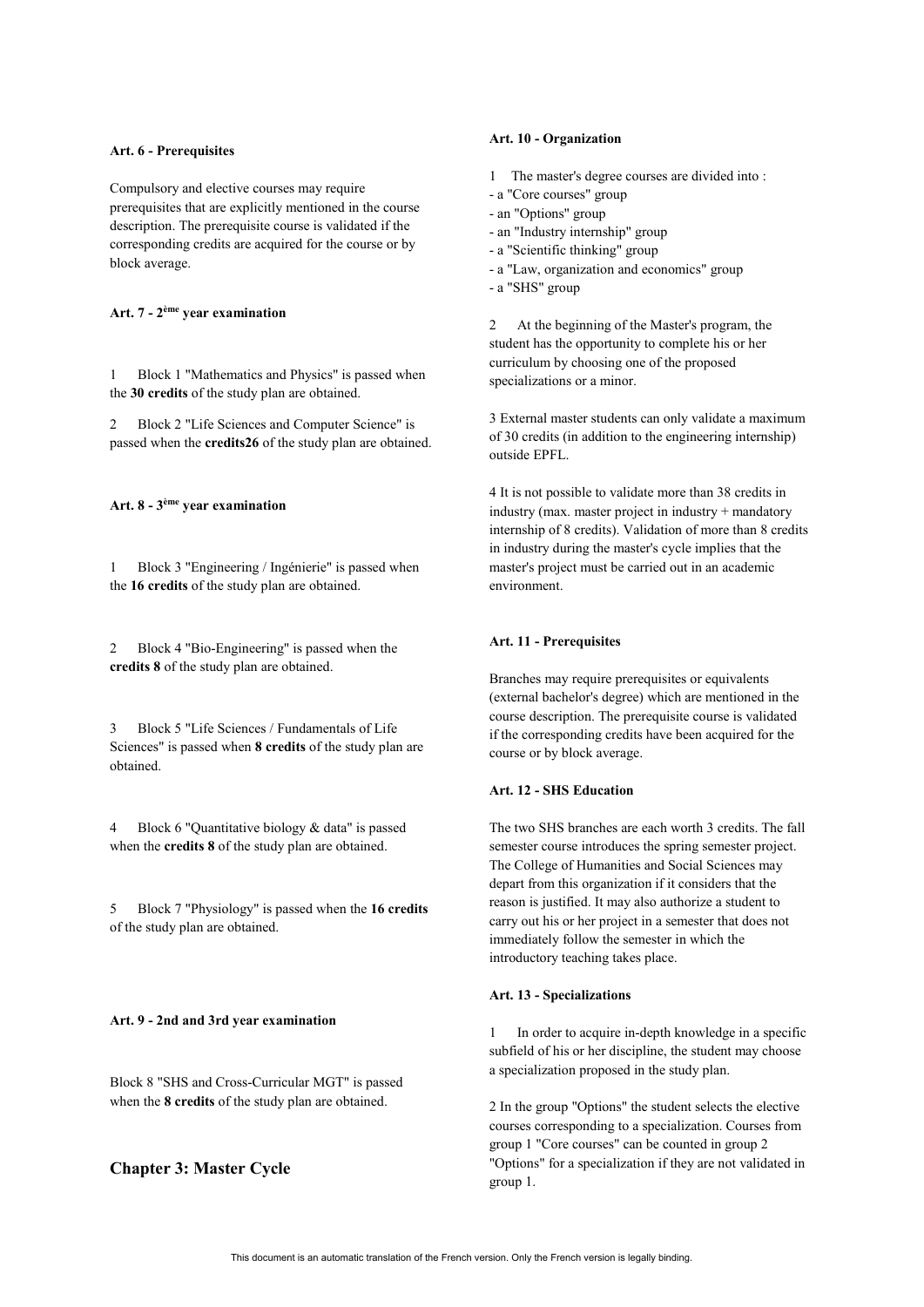3 The proposed specializations are described in the study plan.

4 The student announces the choice of a specialization to his or her section no later than the end of the first semester of the Master's program.

5 A specialization of the Master in Life Sciences Engineering is successful when at least **credits 30** are obtained among the endorsed branches of one of the specializations of the "Options" group.

## **Art. 14 - Minors**

1 In order to deepen a particular aspect of his or her training or to develop interfaces with other EPFL sections, the student may choose to follow the training offered in the framework of a minor included in the EPFL offer.

2 The Life Sciences Engineering minor cannot be chosen by students in the Life Sciences Engineering section.

3 The selection of courses that comprise a minor recommended by the Life Sciences Engineering section is made with the minor leader. These courses are taken in lieu of electives in Group 2.

4 The student announces the choice of a minor to his or her section no later than the end of the first semester of master's studies.

5 A minor is successful when a minimum of 30 credits are earned from the endorsed branches.

6 If a minor is dropped during the course of the program, the Life Sciences Engineering section determines the number of validated credits to be transferred to the option group.

# **Art. 15 - Master's degree examination**

1 Group 1 "Core courses" is passed when a minimum of **15 credits** of the study plan are obtained.

2 Group 2 "Options" is passed when **52 credits** of the study plan are obtained. The 52 credits include the 30 credits of a minor.

3 The "Industry internship" group3 is passed when **8 credits** of the study plan are obtained.

4 Group 4 "Scientific thinking" is passed when the **5 credits** are obtained.

4 Group 5 "Law, organization and economics" is passed when **credits4** are obtained.

5 Group 6 "SHS" is passed when all **6 credits** are obtained.

6 Courses in Group 1 "Core courses" and Group 5 "Law, organization and economics" (except MTE courses) may be counted in Group 2 "Options" if they are not validated in Group 1 or 5 respectively.

# **Chapter 4: Internship**

### **Art. 16 - Industry internship**

1 Students must complete an industry internship of at least 8 weeks and no more than 6 months between the end of the Bachelor's program and the beginning of the Master's project.

2 The person in charge of the internship of the section evaluates the internship, by the appreciation "passed" or "failed".

3 The organization of the internship and the criteria for its validation are the subject of an internal directive of the section and must meet the conditions defined in the EPFL regulations for engineering internships.

## **Chapter 5: Mobility**

## **Art. 17 - Authorized periods of mobility**

Students of the Life Sciences Engineering section can carry out a mobility stay in the 3rd year of their Bachelor's degree and/or as part of their Master's project.

#### **Art. 18 - Conditions**

1 For a mobility in the 3rd year of the Bachelor program, the student must have passed the propaedeutic exam with a minimum average of 4.5 if the destination is in Europe, or 5.0 if the destination is outside of Europe, and must not be behind in the acquisition of the 60 credits of the 2nd year of the Bachelor program. The student must acquire at least the following equivalences:

 -Block 3 (4 credits equivalent to Electrical and Electronic Systems I, 8 credits equivalent to Signals and Systems I and II, 4 credits equivalent to Dynamic Systems in Biology).

2 For a mobility to the master project, the student can be conditionally admitted if he/she has no more than 8 missing credits in the master cycle.